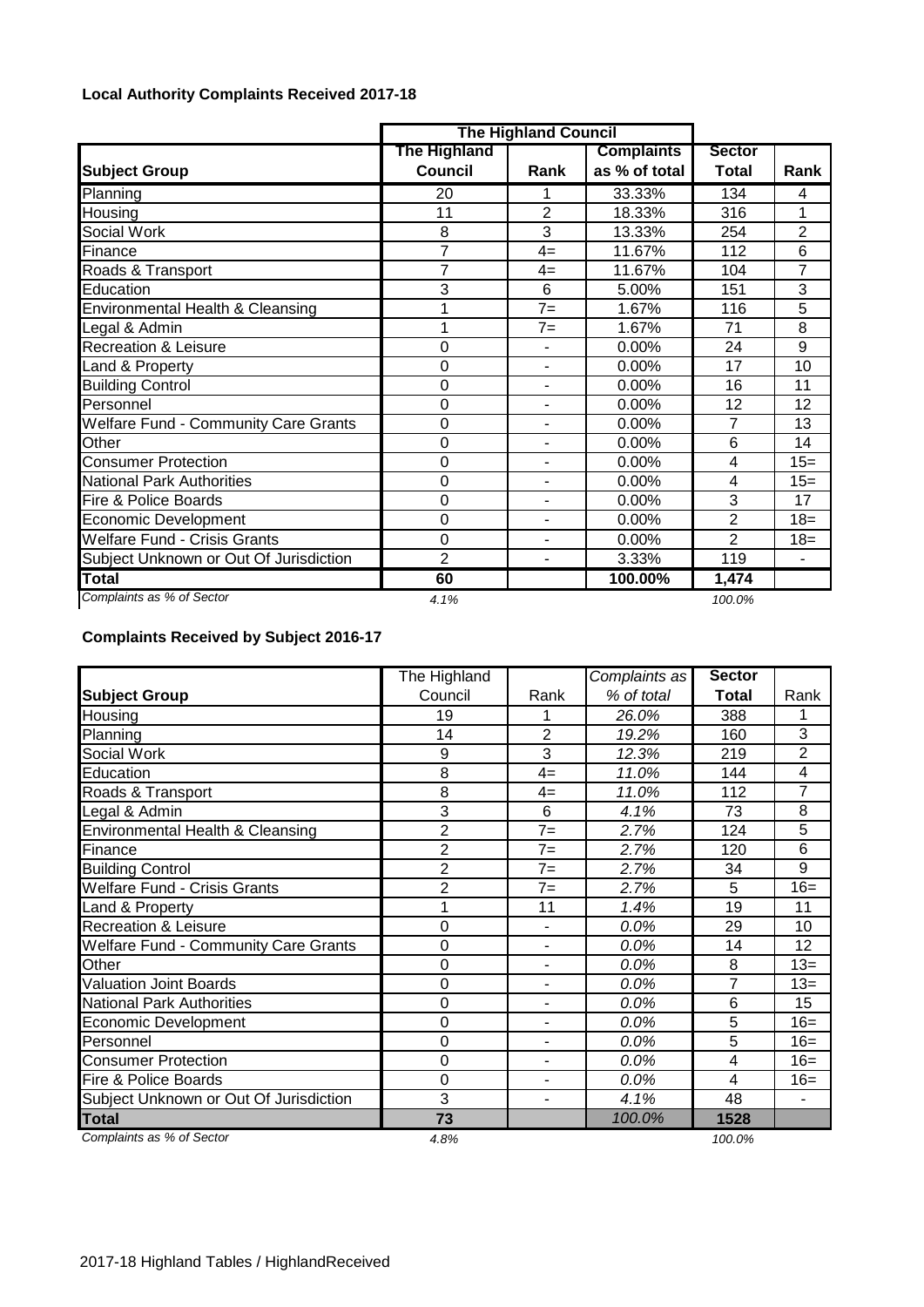| <b>Complaints as</b> |
|----------------------|
| % of total           |
| 9.09%                |
| 21.44%               |
| 17.23%               |
| 7.60%                |
| 7.06%                |
| 10.24%               |
| 7.87%                |
| 4.82%                |
| 1.63%                |
| 1.15%                |
| 1.09%                |
| 0.81%                |
| 0.47%                |
| 0.41%                |
| 0.27%                |
| 0.27%                |
| 0.20%                |
| 0.14%                |
| 0.14%                |
| 8.07%                |
| 100.00%              |

| Complaints as % |
|-----------------|
| of total        |
| 25.4%           |
| 10.5%           |
| 14.3%           |
| 9.4%            |
| 7.3%            |
| 4.8%            |
| 8.1%            |
| 7.9%            |
| 2.2%            |
| 0.3%            |
| 1.2%            |
| 1.9%            |
| 0.9%            |
| 0.5%            |
| 0.5%            |
| 0.4%            |
| 0.3%            |
| 0.3%            |
| 0.3%            |
| 0.3%            |
| 3.1%            |
| 100.0%          |